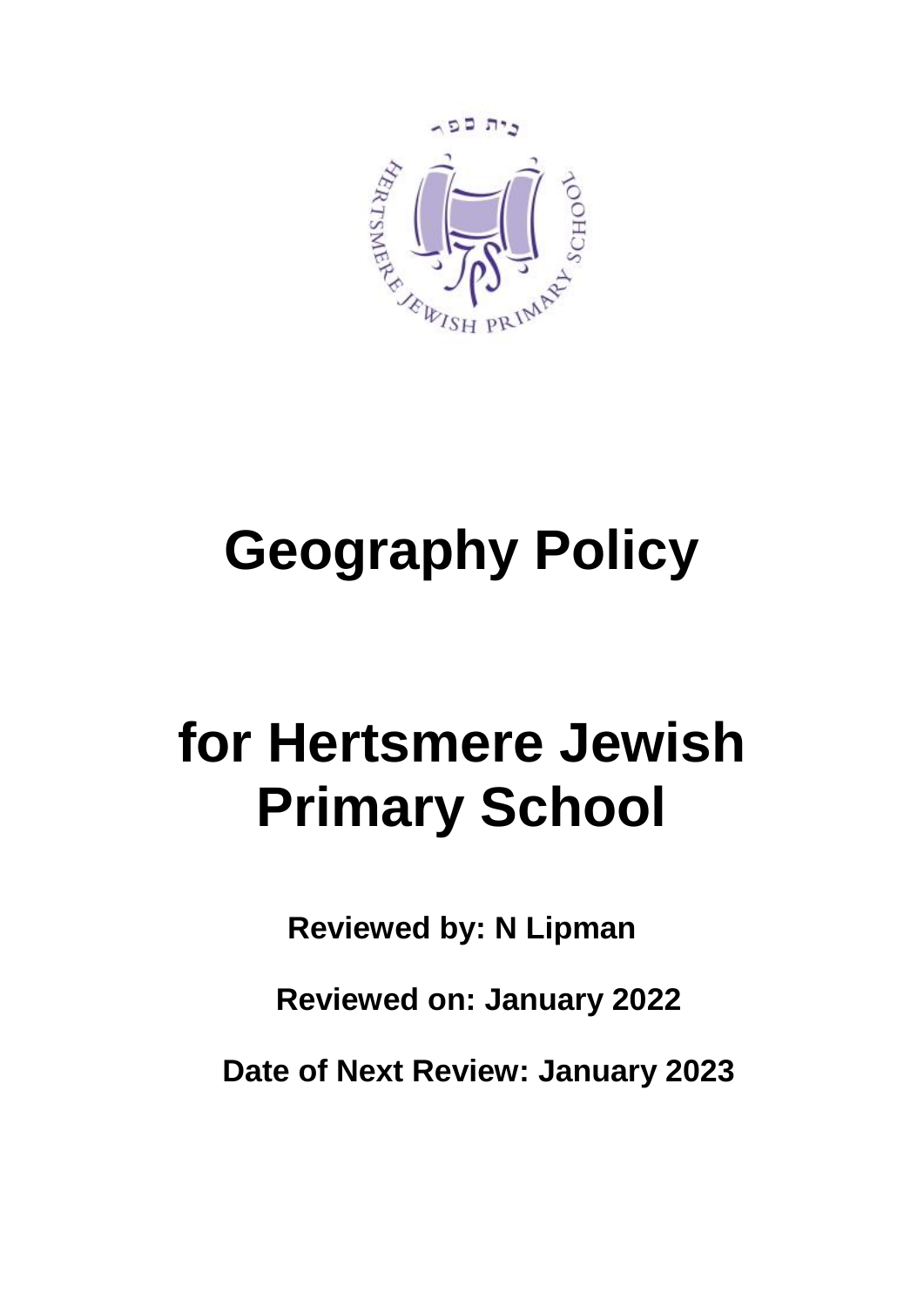### **Policy Review**

This policy will be reviewed in full by the Governing Body on an annual basis.

The policy was last reviewed and agreed by the Governing Body on October 2020. It is due for review on October 2021.

Signature  $\ell$ ,  $k$  ak-  $k$ e $N$  Headteacher Date January 2022

Signature Chair of Governors Date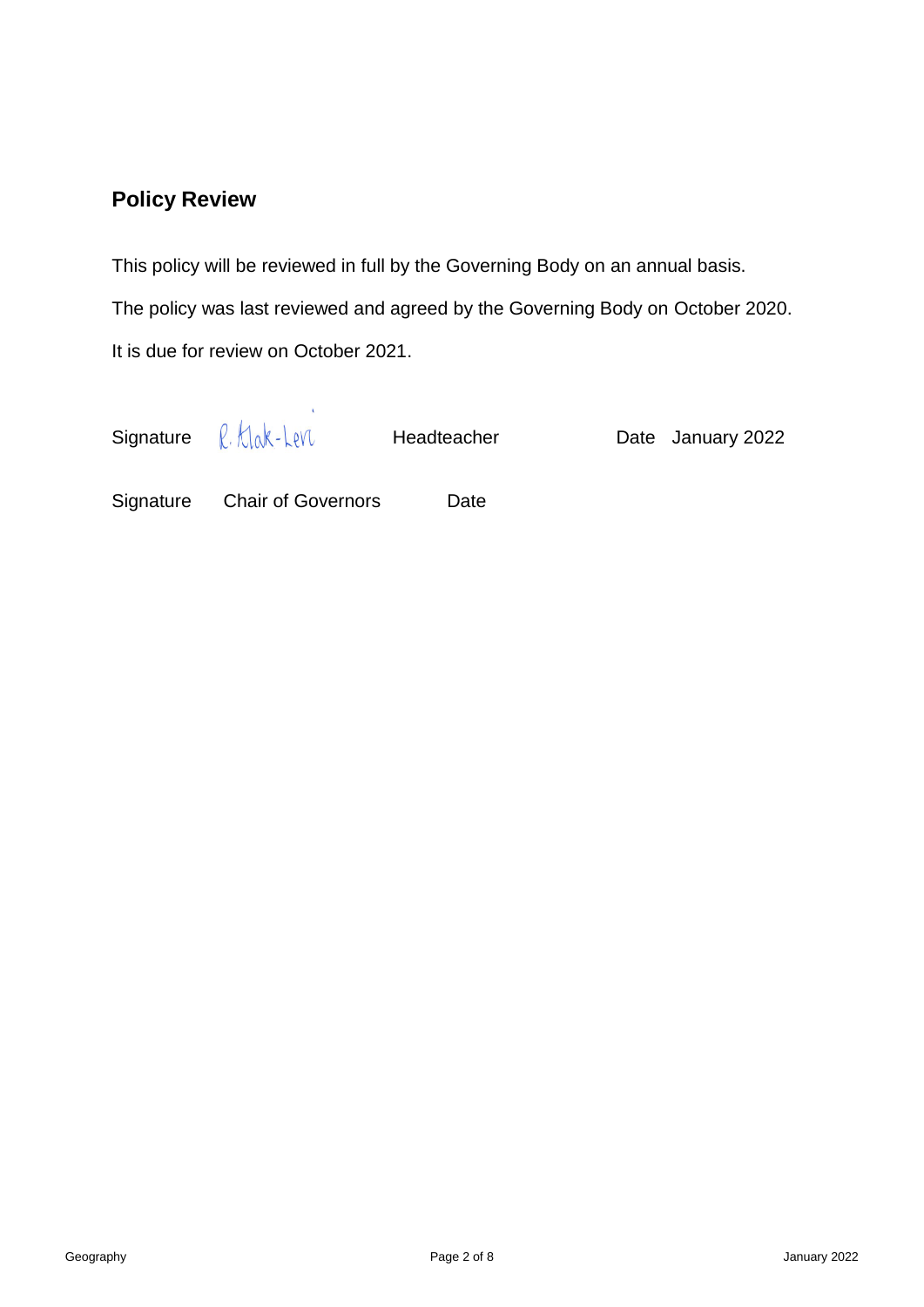#### **What is Geography at Hertsmere Jewish Primary School?**

#### **Intent**

Our Geography curriculum is taken from PlanBee curriculum which is designed to develop children's curiosity and fascination about the world and its people that will remain with them for the rest of their lives. Children investigate a range of places – both in Britain and abroad – to help develop their knowledge and understanding of the Earth's physical and human processes. We are committed to providing children with opportunities to investigate and make enquiries about their local area so that they can develop of real sense of who they are. Alongside this, Jewish Studies lessons offer the opportunity to learn about Israel and their heritage. We also developing the children's ability to apply geographical skills to enable to confidently communicate their findings and geographical understanding to a range of audiences.

Through high quality teaching, we develop the following essential characteristics of geographers:

An excellent knowledge of where places are and what they are like, both in Britain and the wider world

A comprehensive understanding of the ways in which places are interdependent and interconnected

An extensive base of geographical knowledge and vocabulary

Fluency in complex, geographical enquiry and the ability to apply questioning skills, as well as effective presentation techniques

The ability to reach clear conclusions and explain their findings

Excellent fieldwork skills as well as other geographical aptitudes and techniques

A genuine interest in the subject and a real sense of curiosity about the world and the people who live here

#### **Aims of Geography**

- To stimulate children's interest in their surroundings and in the variety of human and physical conditions on the Earth's surface.
- To foster a sense of responsibility for the Earth and its resources.
- To encourage children to ask questions and to discuss environmental issues.
- To develop pupils' competence in specific geographical skills.

#### • **Implementation**

Using the progression of skills document and subject long-term plan from PlanBee, teachers are able to plan an engaging and thoughtful curriculum which inspire the children to think about the world around them in a both human and physical manner. Geography and history are alternated each half-term and where possible crosscurricula links are made with other subjects and are taught within one designated session per week. Lessons are engaging and allow pupils to develop their inquisitive nature about the world around them. Where possible, school trips and field trips are carried out to place pupils learning in the real world and enables them to relate their knowledge to their own society linking with PSHE.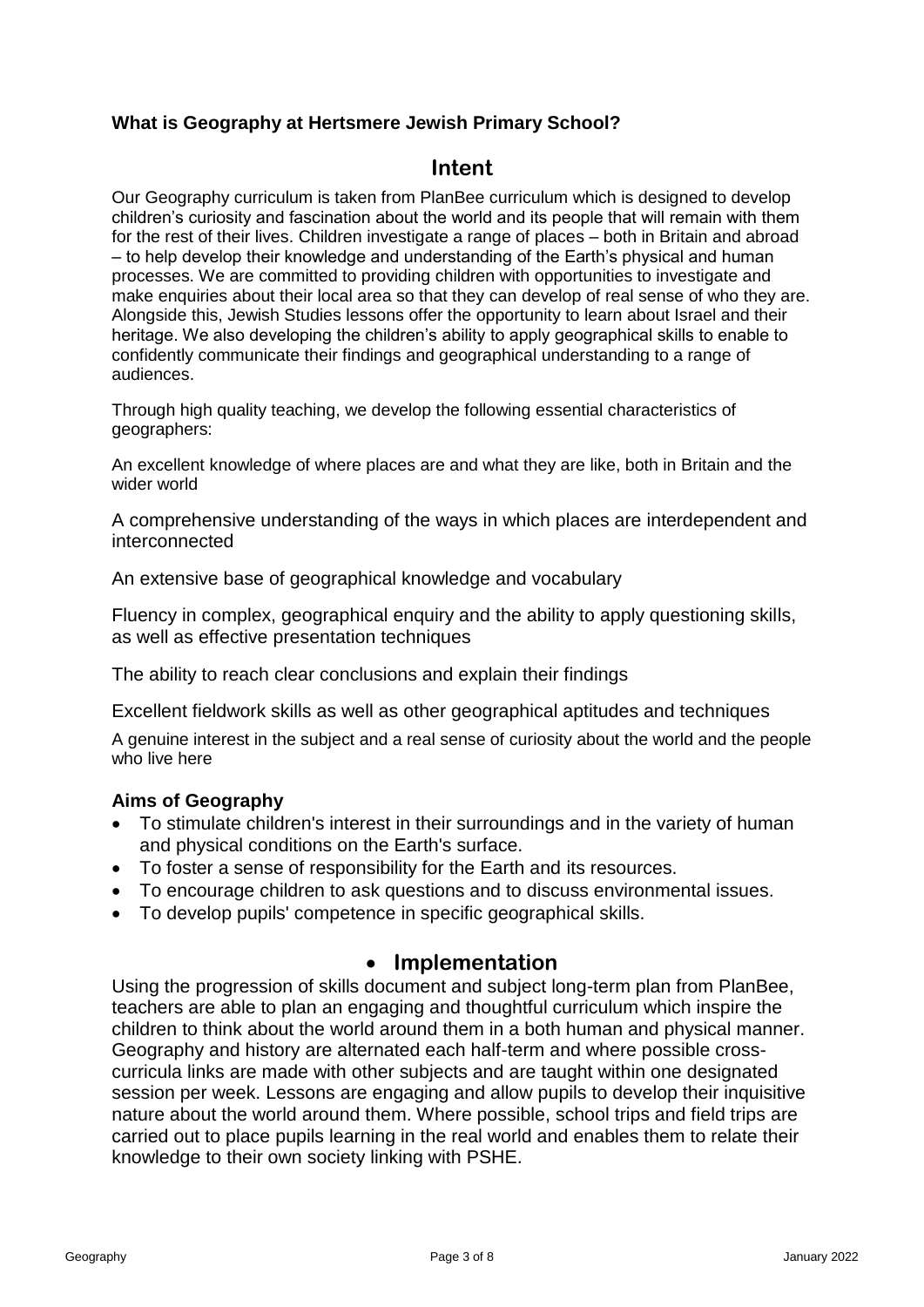#### **Curriculum planning**

- We follow the PlanBee curriculum for Geography. We take a creative approach to our planning and try to teach cross-curricular, e.g. linking to Art or English.
- We carry out curriculum planning in Geography in three phases (long-term, medium-term and short-term).
- The Geography subject leader scrutinises and reviews these plans to check the learning objectives, differentiation and cross-curricular links.

#### **Resources**

There are resources for all Geography teaching units in the school and the teachers keep their topic resources in their classrooms. In the school and classroom libraries, there is also a supply of topic books to support children's individual research. We also use IT for research as a method of investigation.

#### **Geography in relation to the National Curriculum**

#### **Foundation Stage**

In the Foundation stage, Geography is about having the opportunities to find out and learn about the world they live in:

- Different countries (weather, animal habitats, cuisine, location, homes)
- Maps and globes

#### **Key Stage 1**

Pupils should develop knowledge about the world, the United Kingdom and their locality. They should understand basic subject-specific vocabulary relating to human and physical geography and begin to use geographical skills, including first-hand observation, to enhance their locational awareness.

By the end of Key Stage 1, children should be able to

#### **Locational knowledge**

- name and locate the world's seven continents and five oceans
- name, locate and identify characteristics of the four countries and capital cities of the United Kingdom and its surrounding seas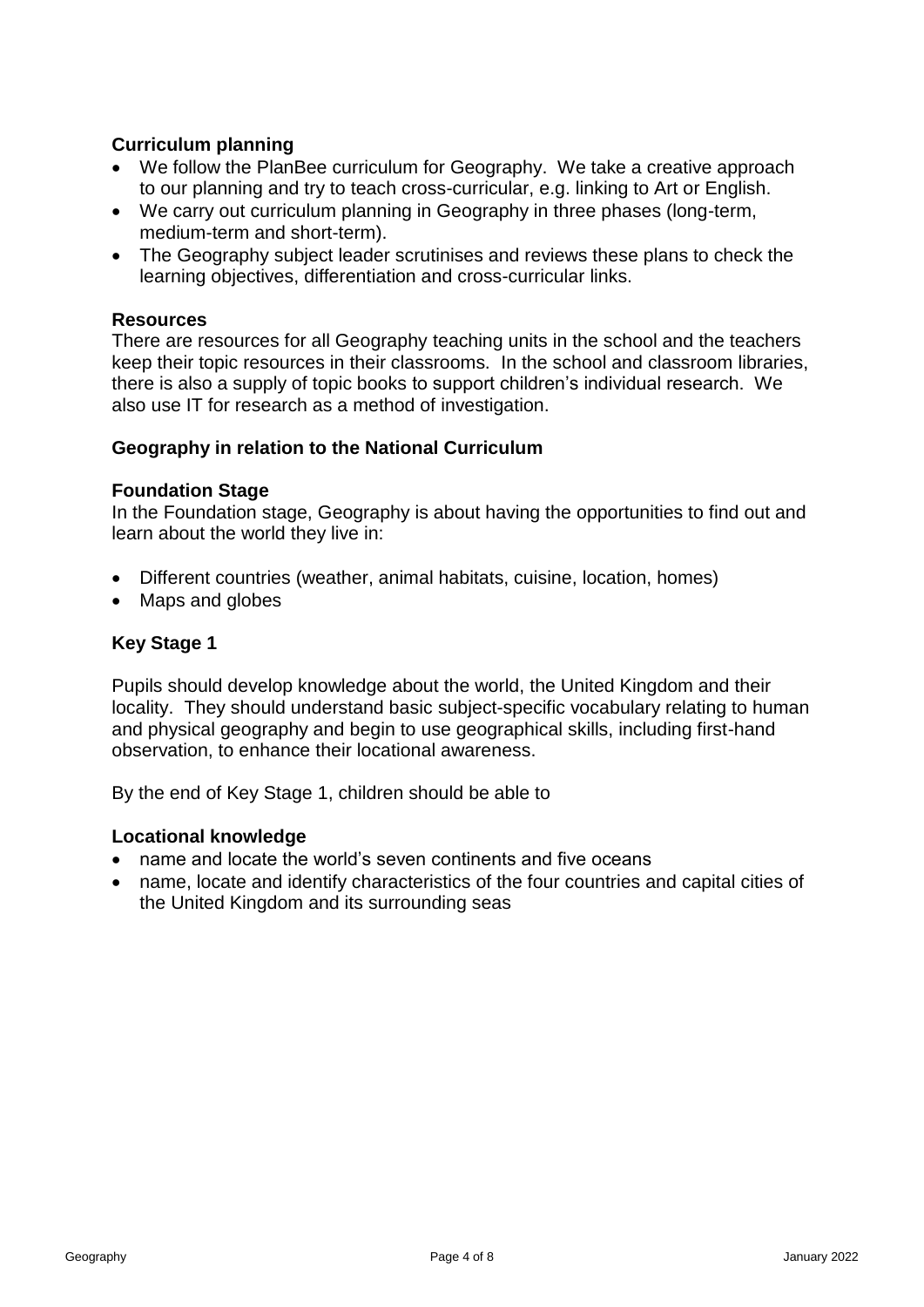#### **Place knowledge**

• understand geographical similarities and differences through studying the human and physical geography of a small area of the United Kingdom and of a small area in a contrasting non-European country

#### **Human and physical geography**

- identify seasonal and daily weather patterns in the United Kingdom and the location of hot and cold areas of the world in relation to the Equator and the North and South Poles
- use basic geographical vocabulary to refer to:
	- key physical features, including: beach, cliff, coast, forest, hill, mountain, sea, ocean, river, soil, valley, vegetation, season and weather
	- key human features, including: city, town, village, factory, farm, house, office, port, harbour and shop

#### **Geographical skills and fieldwork**

- use world maps, atlases and globes to identify the United Kingdom and its countries, as well as the countries, continents and oceans studied at this key stage
- use simple compass directions (North, South, East and West) and locational and directional language [for example, near and far; left and right], to describe the location of features and routes on a map.
- use aerial photographs and plan perspectives to recognise landmarks and basic human and physical features; devise a simple map; and use and construct basic symbols in a key
- use simple fieldwork and observational skills to study the geography of their school and its grounds and the key human and physical features of its surrounding environment.

#### **Key Stage 2**

Pupils should extend their knowledge and understanding beyond the local area to include the United Kingdom and Europe, North and South America. This will include the location and characteristics of a range of the world's most significant human and physical features. They should develop their use of geographical knowledge, understanding and skills to enhance their locational and place knowledge.

Pupils should be taught:

#### **Locational knowledge**

- locate the world's countries, using maps to focus on Europe (including the location of Russia) and North and South America, concentrating on their environmental regions, key physical and human characteristics, countries, and major cities
- name and locate counties and cities of the United Kingdom, geographical regions and their identifying human and physical characteristics, key topographical features (including hills, mountains, coasts and rivers), and landuse patterns; and understand how some of these aspects have changed over time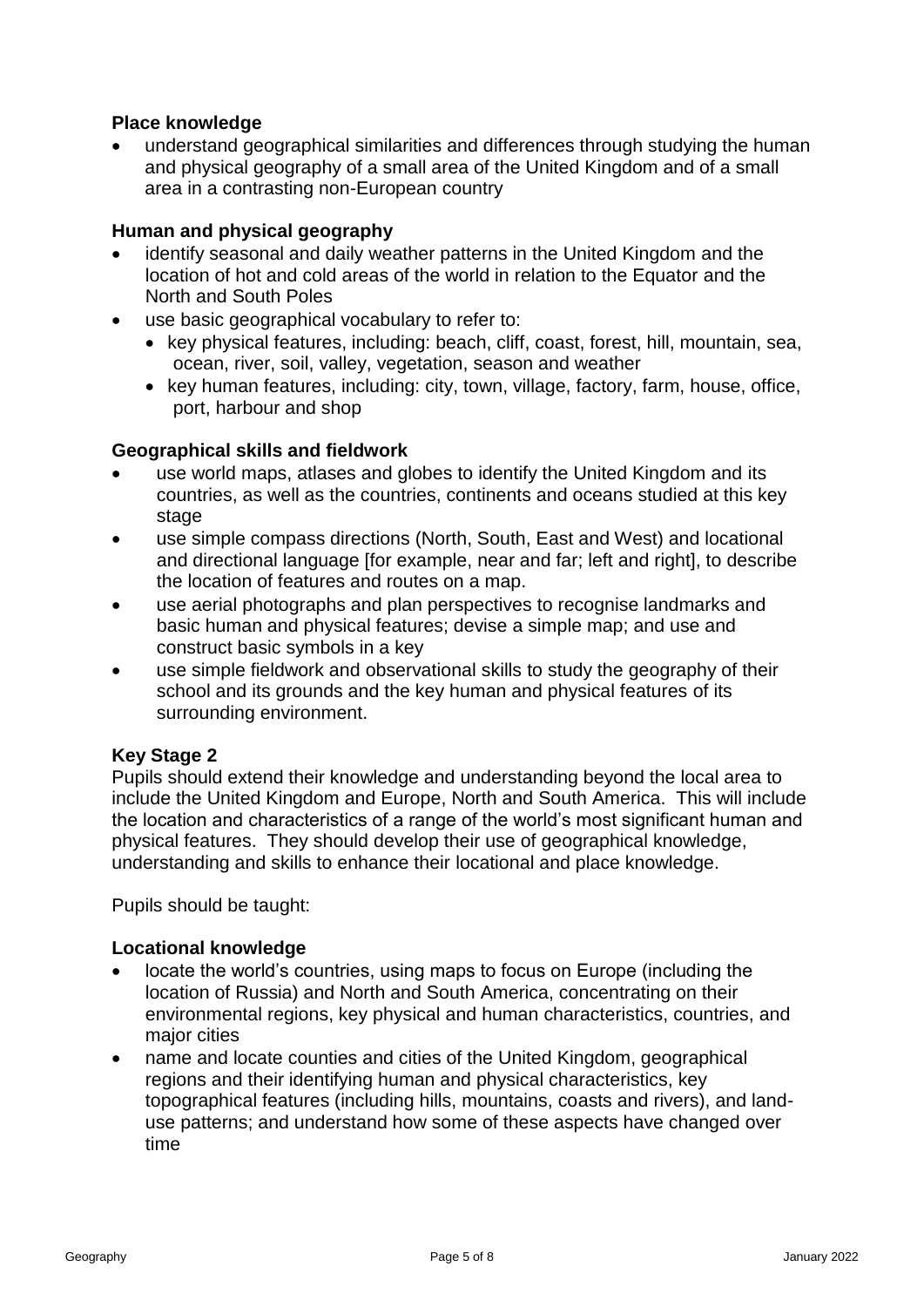• identify the position and significance of latitude, longitude, Equator, Northern Hemisphere, Southern Hemisphere, the Tropics of Cancer and Capricorn, Arctic and Antarctic Circle, the Prime/Greenwich Meridian and time zones (including day and night)

#### **Place knowledge**

• understand geographical similarities and differences through the study of human and physical geography of a region of the United Kingdom, a region in a European country, and a region within North or South America

#### **Human and physical geography**

- describe and understand key aspects of:
	- physical geography, including: climate zones, biomes and vegetation belts, rivers, mountains, volcanoes and earthquakes, and the water cycle
	- human geography, including: types of settlement and land use, economic activity including trade links, and the distribution of natural resources including energy, food, minerals and water

#### **Geographical skills and fieldwork**

- use maps, atlases, globes and digital/computer mapping to locate countries and describe features studies.
- use the eight points of a compass, four and six-figure grid references, symbols and key (including the use of Ordnance Survey maps) to build their knowledge of the United Kingdom and the wider world
- use fieldwork to observe, measure, record and present the human and physical features in the local area using a range of methods, including sketch maps, plans and graphs, and digital technologies

#### **All children (i.e. Foundation stage, KS1 and KS2) will…**

- develop language skills through talking about their work and presenting their own ideas using sustained and systematic writing of different kinds,
- use geographical language and draw maps and diagrams to communicate geographical information,
- read fiction and non-fiction and extract information from sources such as reference books, CD ROMS and the internet,
- work with others, listen to each other's ideas and treat them with respect,
- have opportunities to consider their own attitudes and values and those of other people,
- develop respect for evidence and critically evaluate ideas which may or may not fit the evidence available,
- develop a respect for the environment and be encouraged to evaluate their own and other's effect or impact on it.

#### **The contribution of Geography to other subjects**

#### **English**

Geography contributes to the teaching of English in our school by promoting the skills of reading, writing, speaking and listening. Children develop improved verbal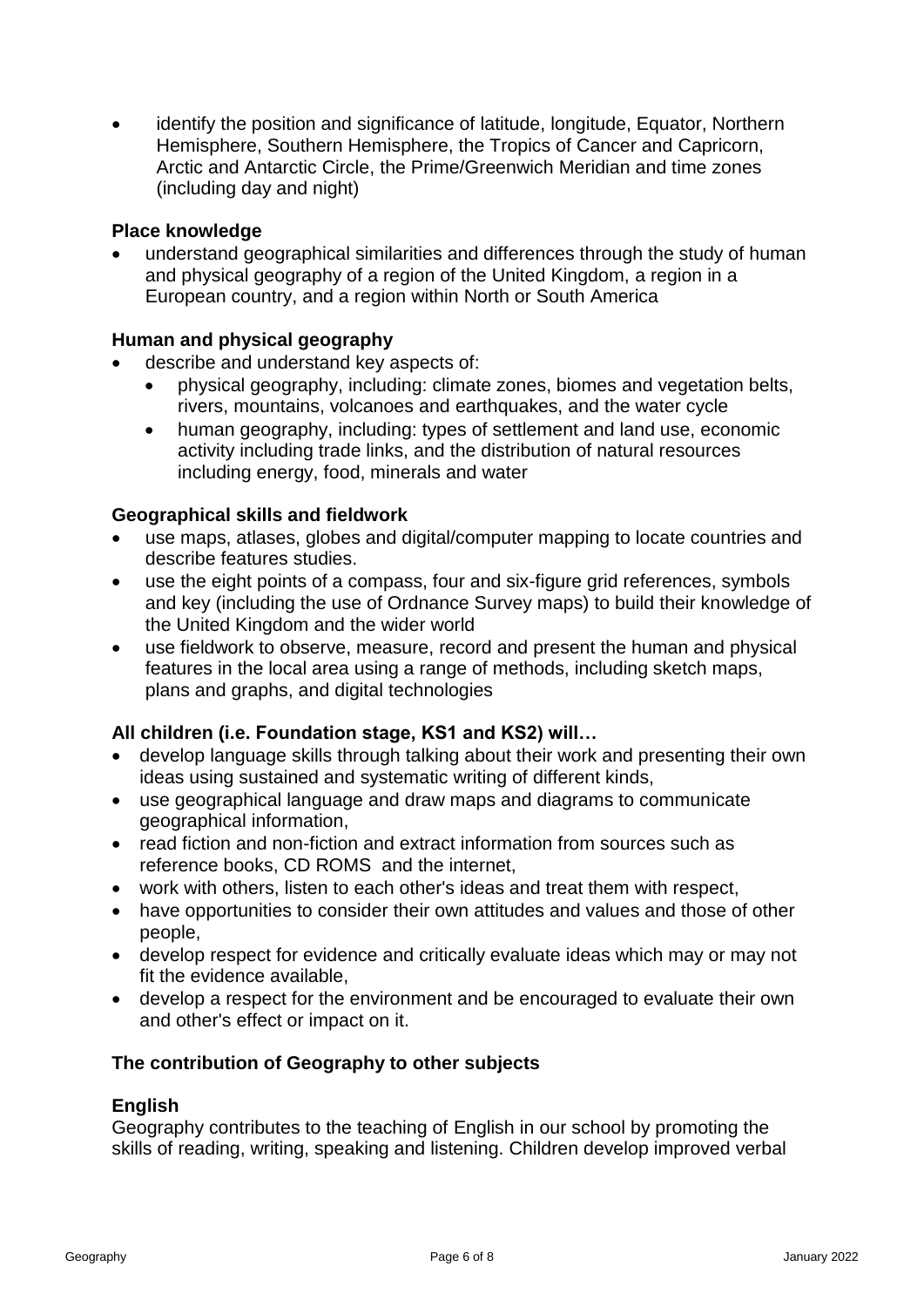skills through discussing geographical questions or presenting their findings to the rest of the class.

#### **Mathematics**

Geography teaching contributes to the teaching of mathematics e.g. children learn to read and use data and learn to use grid references through map work.

#### **Computing**

We use Computing in Geography teaching where appropriate and we meet the statutory requirement for children to use Computing as part of their work in Geography at KS2. Children use Computing to enhance their skills in presenting work and they can also research information using the Internet. Teachers use the Internet to provide visual stimulus for lessons, as well as the use of Google Maps and Google Earth to enhance class teaching.

#### **PSHE and Citizenship**

Geography contributes to the teaching of PSHE as children develop awareness of other countries, cultures and different ways of life. They learn to respect diversity as well as compare and contrast their own locality and country with others around the world. Lessons promote pupils' awareness and understanding of gender, cultural and moral issues. Geography helps to develop pupils as active citizens in their community.

#### **Art**

Geography contributes to the teaching of Art as children learn about the parts of the world and where art originates from, as well as features of landscapes.

#### **Jewish Studies**

In KS1 and KS2 there is a liaison between the secular and Jewish Studies staff when planning and teaching. For example, with events such as Yom Ha'atzmaut, the children can learn about different features of Israel, including its location on the World Map, its geographical features and its variety of traditions and cultures. In Chumash lessons in Year 3 and Year 5, the children's learning of map skills is enhanced through the tracking of the journeys of Abraham and Joseph. In the after SATS programme for Year 6, the children have an opportunity to take part in the JNF experience. This allows the children to further their understanding of the diaspora origins of the different communities living in Israel.

#### **Inclusion/SEN**

Pupils with Special Needs will be taught through differentiated work and a variety of teaching strategies. To overcome any potential barriers to learning in Geography, some pupils may require:

- activities to be adapted to enable them to be included and participate actively and safely in Geography fieldwork,
- support to compensate for difficulties in managing visual information and other visual resources. Where support cannot be provided, alternative resources should be used,
- differentiated questioning style and approach and differentiated worksheets or writing frames.